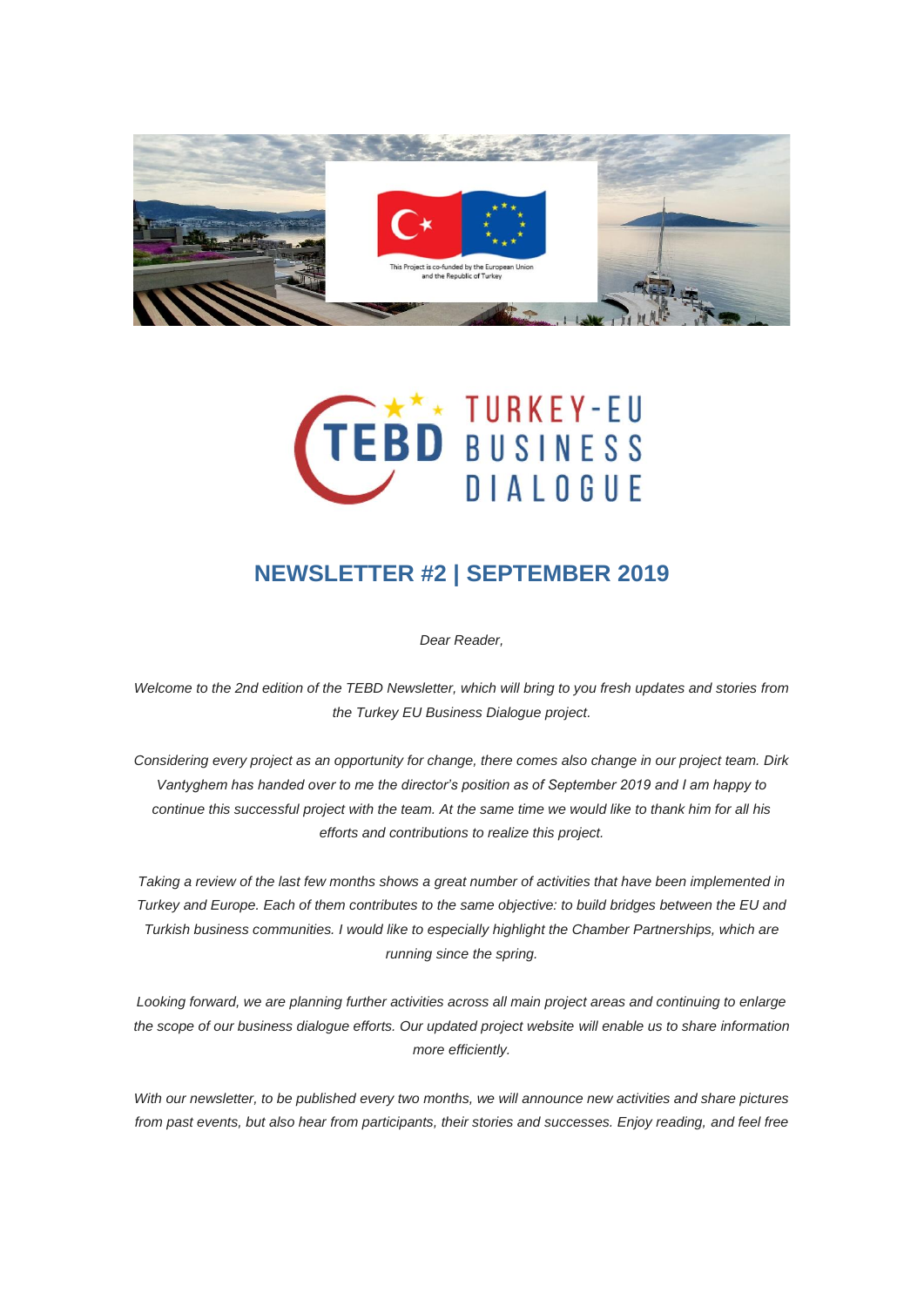*to contribute with your comments and suggestions!*

*Werner Gruber - TEBD Project Director*

## **UPCOMING ACTIVITIES**

## **SME WORKSHOPS**



- **Istanbul, Turkey** │ *8 October 2019* TOPIC: **Adaptation of Food Producers to the EU Standards**
- **Roma, Italy** │ *October 2019* TOPIC: *(to be confirmed)*
- **Edremit, Turkey** │ *October 2019* TOPIC: **Challenges of SMEs Exporting to EU Countries**
- **Erzurum, Turkey** │ *November 2019* TOPIC: **EU Trade Competition Rules**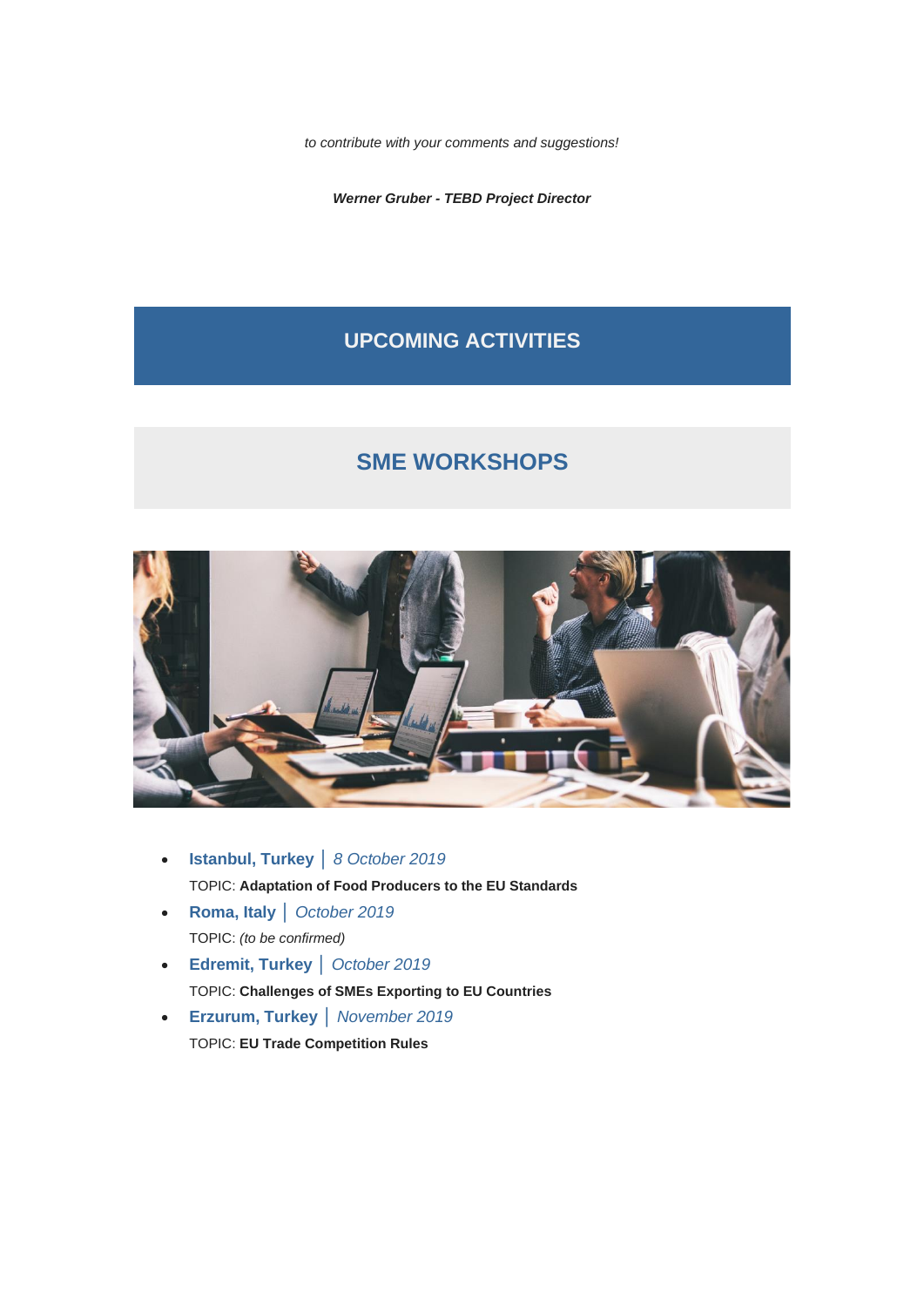**[Contact: Belgin Kılıç](mailto:kilic@eurochambre.eu?subject=SME%20Workshops)**

# **ENERGY EFFICIENCY AUDIT**



The aim of the **Energy Efficiency Audit** activity within TEBD is to develop capacity and knowledge within Turkish Chambers, which will allow them to advise SMEs/members on how they can reduce their energy consumption, and thus become more competitive and sustainable.

This tool is based on a methodology that was developed by an EU funded project called STEEEP (Support and Training for an Excellent Efficiency Performance), which aims to reduce energy consumption in SMEs. The implementation of this Audit follows a similar process as the Acquis Audit, with the support of experts from EU chambers.

The call for Turkish chamber applicants will be sent out **by the end of September**.

**[Contact: Angela Ustarroz](mailto:ustarroz@eurochambres.eu?subject=EE%20AUDIT)**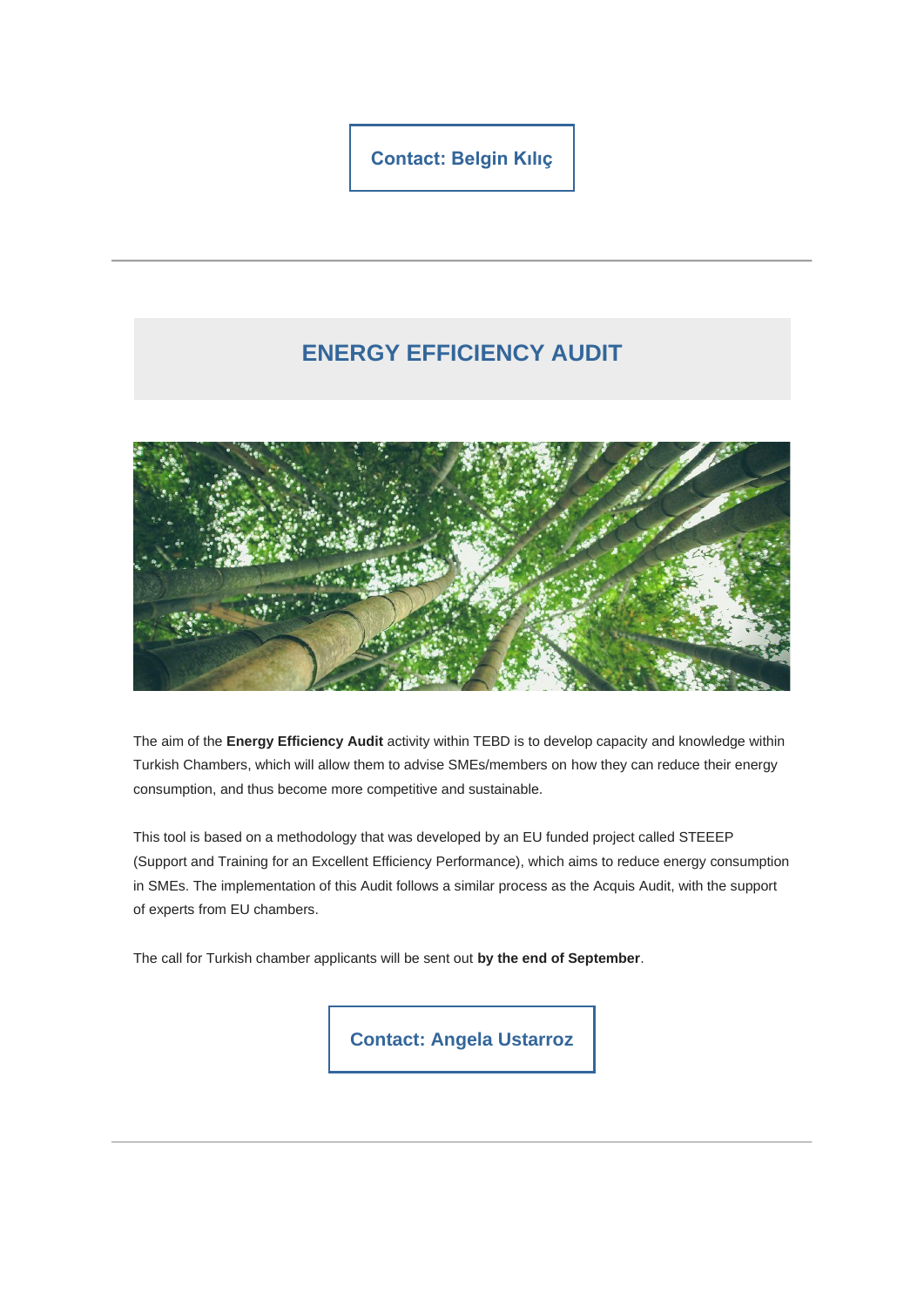### **STUDY VISIT #2 TO TURKEY**



Based on the success of the first TEBD Study Visit to Turkey, which took place in February 2019, the second one will be organized towards the end of this year. The Study Visit will enable Chamber Executives from the European Union to learn about the opportunities that exist for doing business in Turkey. The subject of this second visit will be again on an important business topic that is relevant for European Chambers and SMEs.

The details will be announced to all eligible members **in the coming weeks.**

**[Contact: Angela Ustarroz](mailto:ustarroz@eurochambres.eu?subject=Study%20Visit%20%232%20to%20Turkey)**

### **PREVIOUS ACTIVITIES**

## **SME WORKSHOPS**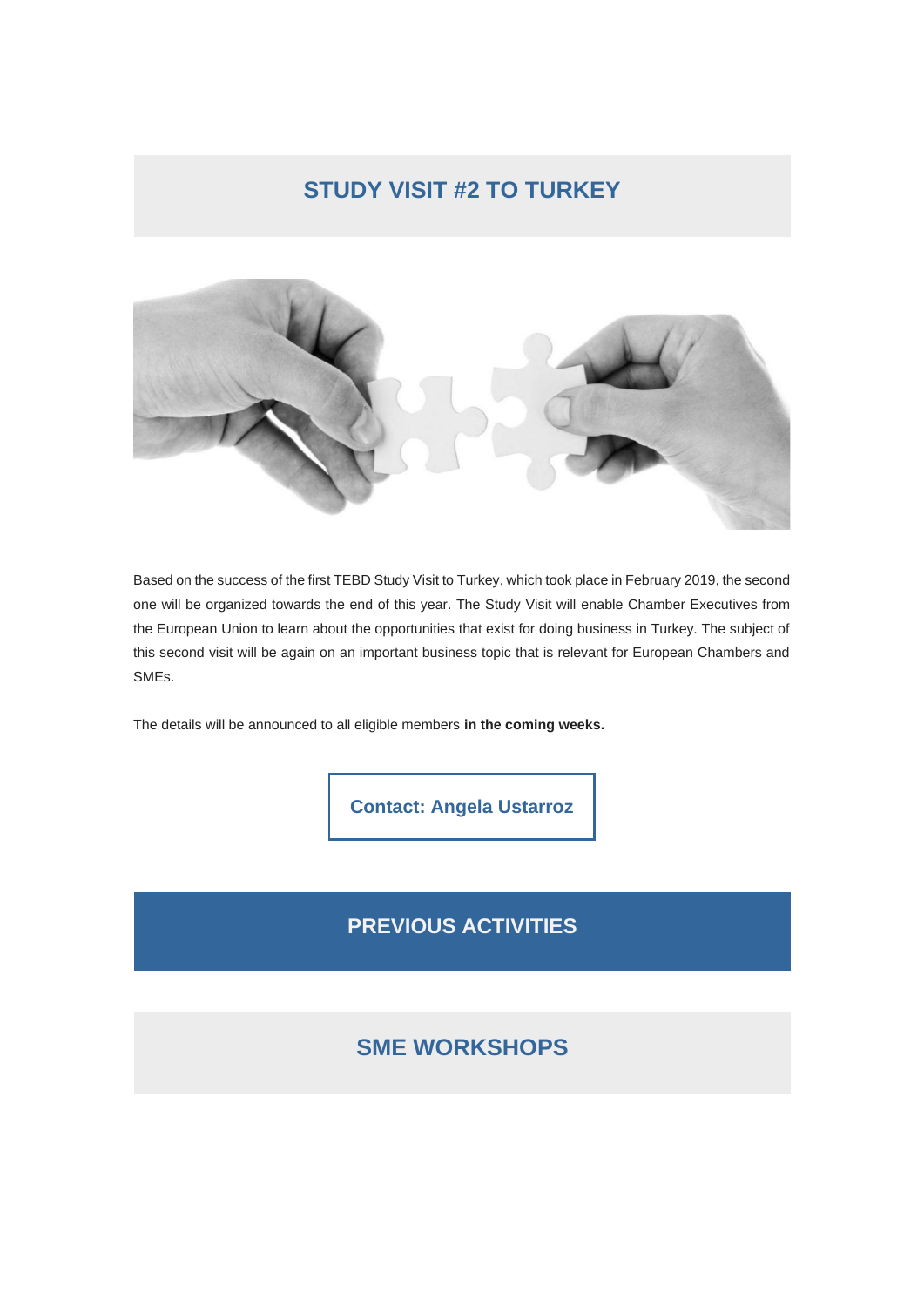

[Kayseri](https://eurochambres.us20.list-manage.com/track/click?u=fc97fe7a1cb80e237945d582e&id=503dbe358f&e=20dfd56250)[, Turkey](https://eurochambres.us20.list-manage.com/track/click?u=fc97fe7a1cb80e237945d582e&id=7a4e29fe7c&e=20dfd56250) │ *28 August 2019* TOPIC: **EU Trade Policy and Relations with the EU**

#### **TESTIMONIAL**

I participated in the TEBD Study Visit to Brussels in July. Thanks to this Study Visit I had the chance to learn about different aspects of the EU, and I also got a lot of useful information about EU Funds and the application process. I would highly recommend for those who haven't done it yet to attend this kind of study visit to broaden their vision!



Berna Övül **Adana Chamber of Commerce (Turkey)**